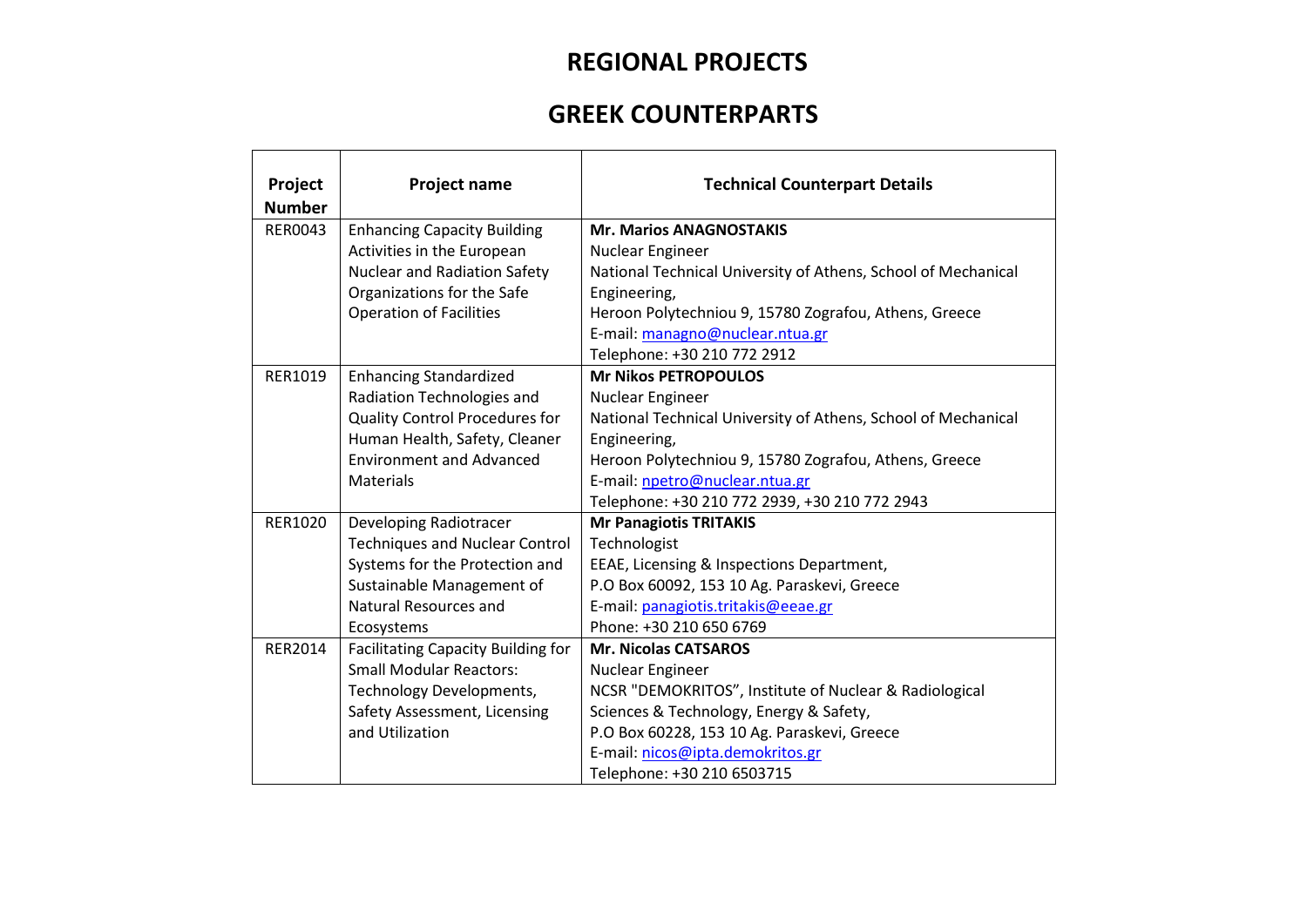| Project<br><b>Number</b> | <b>Project name</b>                    | <b>Technical Counterpart Details</b>                    |
|--------------------------|----------------------------------------|---------------------------------------------------------|
| <b>RER5023</b>           | <b>Enhancing National Capabilities</b> | <b>Ms Eleni CHONDROKOUKI</b>                            |
|                          | for Early and Rapid Detection of       | Veterinary                                              |
|                          | <b>Priority Vector Borne Diseases</b>  | Ministry of Rural Development and Food, Head of the     |
|                          | of Animals (Including Zoonoses)        | Department of Molecular Diagnosis Foot Mouth Disease    |
|                          | by Means of Molecular                  | Virological, Riketsial and Exotic Diseases,             |
|                          | <b>Diagnostic Tools</b>                | Neanopeos 25, 15341 Ag. Paraskevi, Greece,              |
|                          |                                        | E-mail: echondrokouki@minagric.gr,                      |
|                          |                                        | eleni.chondrokouki@yahoo.gr,                            |
|                          |                                        | Telephone: +30 210 6007016                              |
| RER6036                  | Improving Radiotherapy                 | <b>Mr Constantinos HOURDAKIS</b>                        |
|                          | <b>Practices for Advanced</b>          | <b>Radiation Physicist</b>                              |
|                          | Radiotherapy Technologies              | EEAE, Licensing & Inspections Department,               |
|                          | Including Quality Assurance and        | P.O Box 60092, 153 10 Ag. Paraskevi, Greece             |
|                          | <b>Quality Control</b>                 | E-mail: costas.hourdakis@eeae.gr                        |
|                          |                                        | Telephone: +30 210 650 6772, +30 210 650 6753           |
| RER6037                  | <b>Strengthening Nuclear Medicine</b>  | <b>Ms Maria KOUTELOU</b>                                |
|                          | Capabilities                           | <b>Nuclear Medicine Doctor</b>                          |
|                          |                                        | Onassis Cardiac Surgery Center, Nuclear Medicine Dept., |
|                          |                                        | 356, Sygrou Ave., 176 74 Kallithea, Greece              |
|                          |                                        | E-mail: marinucl@hotmail.com                            |
|                          |                                        | Telephone: +30 210 9493914, +30 210 9493153             |
| RER6038                  | Applying Best Practices for            | <b>Ms Maria KALATHAKI</b>                               |
|                          | Quality and Safety in Diagnostic       | <b>Radiation Physicist</b>                              |
|                          | Radiology                              | EEAE, Licensing & Inspections Department,               |
|                          |                                        | P.O Box 60092, 15310 Ag. Paraskevi, Greece              |
|                          |                                        | E-Mail: maria.kalathaki@eeae.gr                         |
|                          |                                        | Telephone: +30 210 650 6763                             |
| RER7011                  | Enhancing the Inventory of             | <b>Mr Kostas ELEFTHERIADIS</b>                          |
|                          | <b>Aerosol Source Profiles</b>         | Physicist                                               |
|                          | Characterized by Nuclear               |                                                         |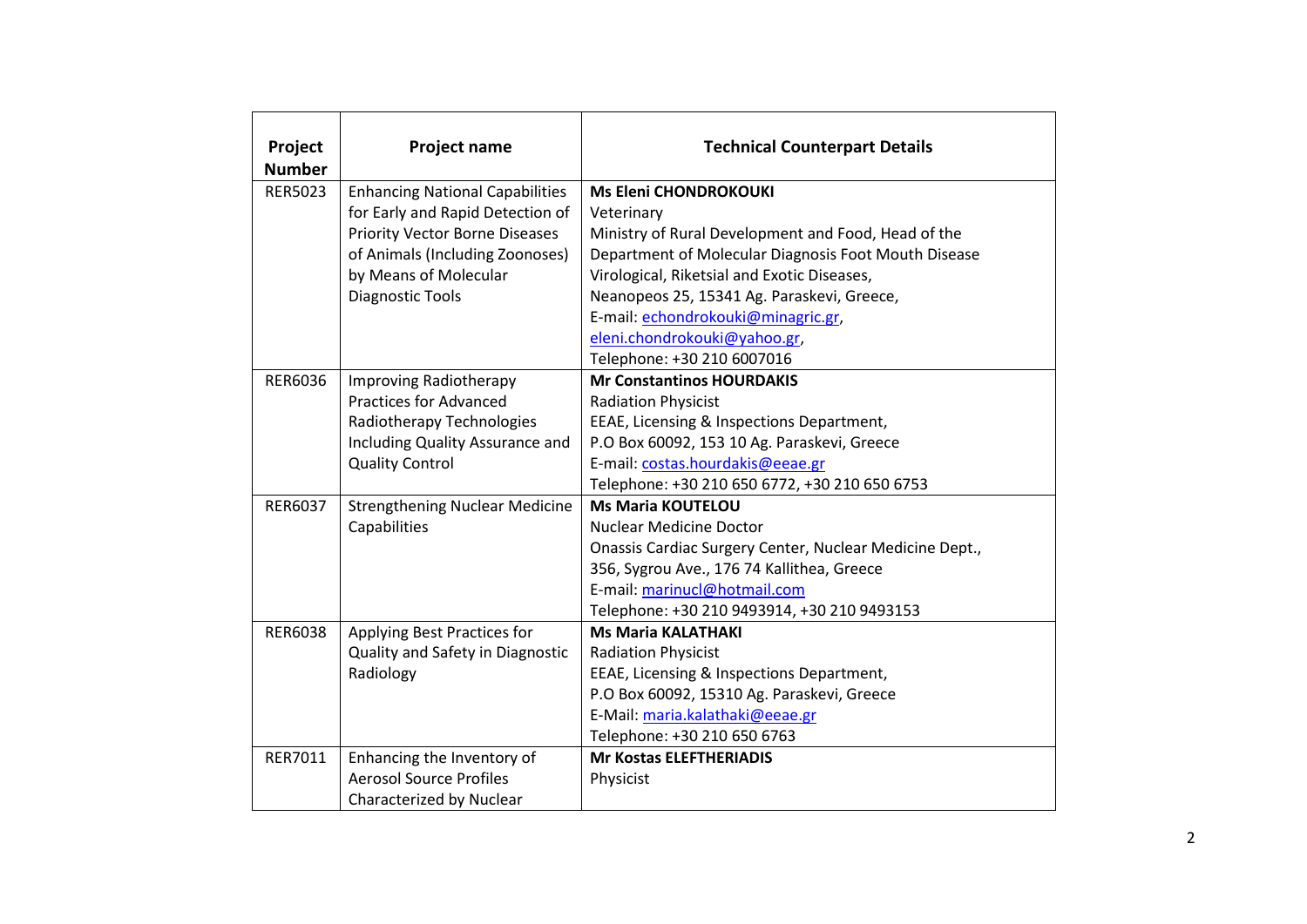| Project<br><b>Number</b> | <b>Project name</b>                   | <b>Technical Counterpart Details</b>                   |
|--------------------------|---------------------------------------|--------------------------------------------------------|
|                          | Analytic Techniques in Support        | NCSR "DEMOKRITOS", Institute of Nuclear & Radiological |
|                          | of Air Quality Management             | Sciences & Technology, Energy & Safety, Environmental  |
|                          |                                       | Radioactivity Laboratory,                              |
|                          |                                       | P.O Box 60228, 153 10 Ag. Paraskevi, Greece            |
|                          |                                       | E-mail: elefther@ipta.demokritos.gr                    |
|                          |                                       | Telephone: +30 210 650 3008                            |
| RER9146                  | <b>Enhancing Capacities in</b>        | <b>Ms Anastasia SAVIDOU</b>                            |
|                          | Member States for the Planning        | Physicist                                              |
|                          | and Implementation of                 | NCSR "DEMOKRITOS", Institute of Nuclear & Radiological |
|                          | <b>Decommissioning Projects</b>       | Sciences & Technology, Energy & Safety,                |
|                          |                                       | P.O Box 60228, 15310 Ag. Paraskevi, Greece             |
|                          |                                       | E-mail: savidou@ipta.demokritos.gr                     |
|                          |                                       | Telephone: +30 210 650 3877                            |
| RER9146                  | <b>Enhancing Capacities in</b>        | <b>Ms Anastasia SAVIDOU</b>                            |
|                          | Member States for the Planning        | Physicist                                              |
|                          | and Implementation of                 | NCSR "DEMOKRITOS", Institute of Nuclear & Radiological |
|                          | <b>Decommissioning Projects</b>       | Sciences & Technology, Energy & Safety,                |
|                          |                                       | P.O Box 60228, 15310 Ag. Paraskevi, Greece             |
|                          |                                       | E-mail: savidou@ipta.demokritos.gr                     |
|                          |                                       | Telephone: +30 210 650 3877                            |
| <b>RER9147</b>           | <b>Enhancing Member States'</b>       | <b>Mr Georgios SIMANTIRAKIS</b>                        |
|                          | <b>Capabilities for Ensuring</b>      | <b>Radiation Physicist</b>                             |
|                          | Radiation Protection of               | EEAE, Licensing & Inspections Department,              |
|                          | <b>Individuals Undergoing Medical</b> | P.O Box 60092, 153 10 Ag. Paraskevi, Greece            |
|                          | Exposure                              | E-mail: georgios.simantirakis@eeae.gr                  |
|                          |                                       | Telephone: +30 210 650 6766                            |
| <b>RER9148</b>           | Strengthening the Regulatory          | <b>Ms Eleftheria CARINOU</b>                           |
|                          | Infrastructure for Radiation          | <b>Radiation Physicist</b>                             |
|                          | Safety                                | EEAE, Directorate of Licensing and Inspections         |
|                          |                                       | P.O Box 60092, 153 10 Ag. Paraskevi, Greece            |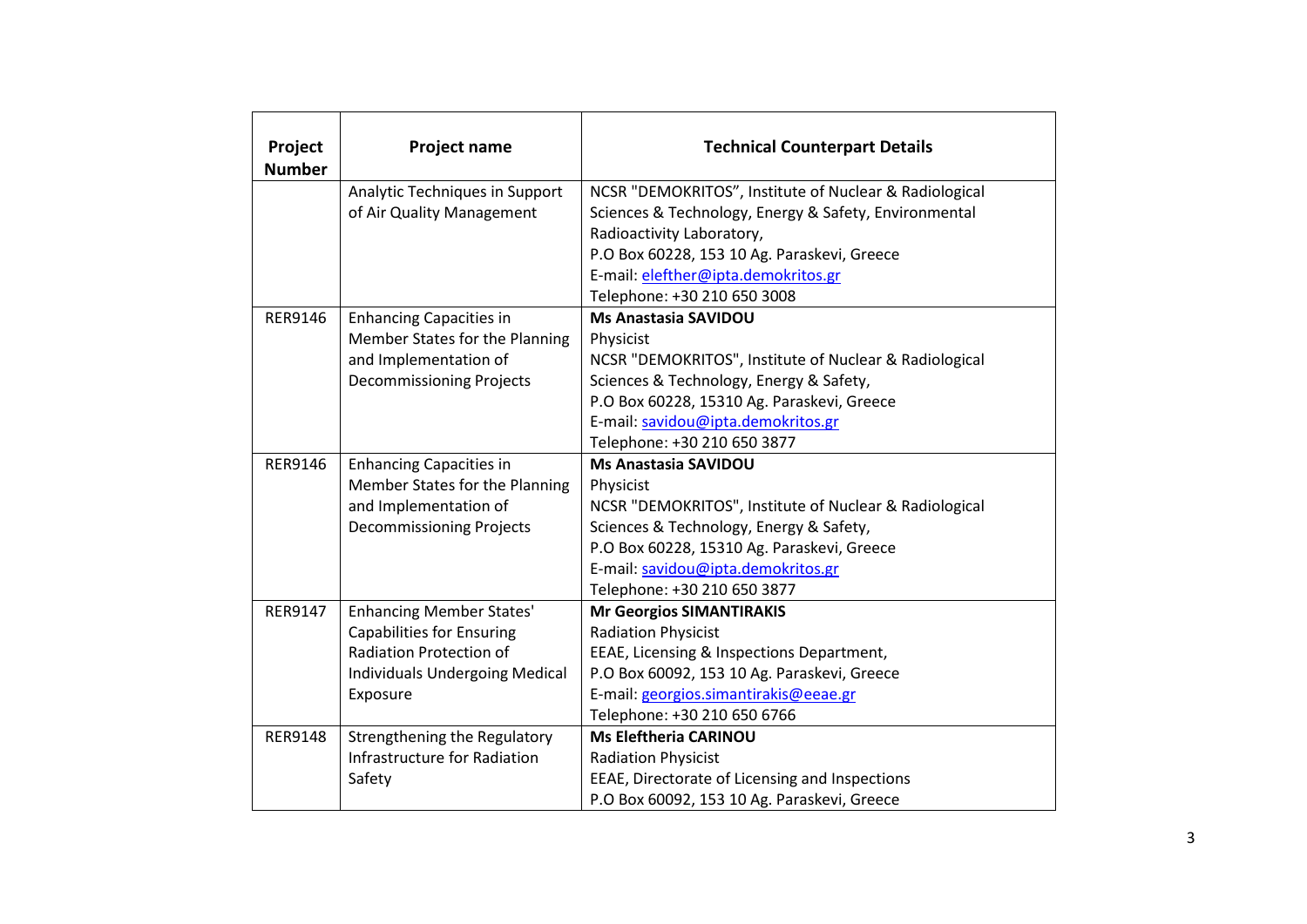| Project<br><b>Number</b> | <b>Project name</b>               | <b>Technical Counterpart Details</b>                                                                                                                                                                                            |
|--------------------------|-----------------------------------|---------------------------------------------------------------------------------------------------------------------------------------------------------------------------------------------------------------------------------|
|                          |                                   | E-mail: eleftheria.carinou@eeae.gr                                                                                                                                                                                              |
|                          |                                   | Telephone: +30 210 650 6718                                                                                                                                                                                                     |
| RER9149                  | Improving the Radiation           | <b>Mr Panagiotis ASKOUNIS</b>                                                                                                                                                                                                   |
|                          | <b>Protection of Workers</b>      | Physicist                                                                                                                                                                                                                       |
|                          | Occupationally Exposed to         | EEAE, Dosimetry Department,                                                                                                                                                                                                     |
|                          | Ionizing Radiation                | P.O Box 60092, 153 10 Ag. Paraskevi, Greece                                                                                                                                                                                     |
|                          |                                   | E-mail: panagiotis.askounis@eeae.gr                                                                                                                                                                                             |
|                          |                                   | Telephone: +30 210 650 6719                                                                                                                                                                                                     |
| <b>RER9151</b>           | <b>Updating and Harmonizing</b>   | <b>Mr Antonis MALTEZOS</b>                                                                                                                                                                                                      |
|                          | <b>Emergency Preparedness and</b> | <b>Nuclear Physicist</b>                                                                                                                                                                                                        |
|                          | <b>Response Plans</b>             | EEAE, Environmental Radioactivity Monitoring Department,                                                                                                                                                                        |
|                          |                                   | P.O Box 60092, 153 10 Ag. Paraskevi, Greece                                                                                                                                                                                     |
|                          |                                   | E-mail: antonis.maltezos@eeae.gr                                                                                                                                                                                                |
|                          |                                   | Telephone: +30 210 650 6780                                                                                                                                                                                                     |
| <b>RER7014</b>           | <b>Improving Environmental</b>    | 1. Mr. Marios ANAGNOSTAKIS (Chief counterpart)                                                                                                                                                                                  |
|                          | Monitoring And Assessment for     | Nuclear Engineer                                                                                                                                                                                                                |
|                          | Radiation Protection in the       | National Technical University of Athens, School of Mechanical                                                                                                                                                                   |
|                          | Region                            | Engineering,                                                                                                                                                                                                                    |
|                          |                                   | Heroon Polytechniou 9, 15780 Zografou, Athens, Greece                                                                                                                                                                           |
|                          |                                   | E-mail: managno@nuclear.ntua.gr                                                                                                                                                                                                 |
|                          |                                   | Telephone: +30 210 772 2912                                                                                                                                                                                                     |
|                          |                                   | 2. Mr. Christos TSABARIS<br>Researcher<br>Institute of Oceanography, Hellenic Centre of Marine Research<br>46.7 km Athens-Sounio Ave, 19013 Anavyssos,<br>Attiki, Greece<br>Email: tsabaris@hcmr.gr<br>Telephone: +302291076410 |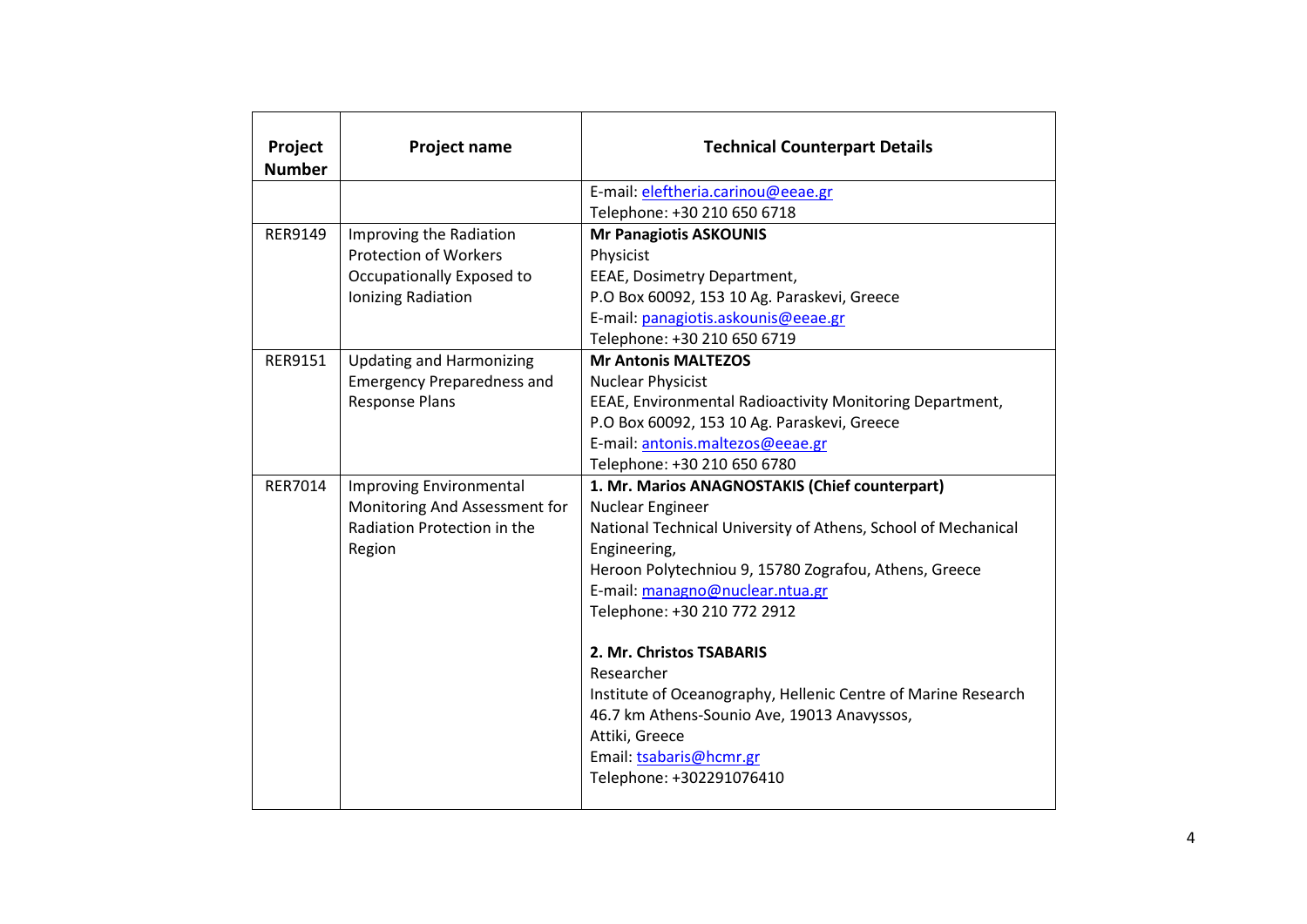| Project<br><b>Number</b> | Project name                          | <b>Technical Counterpart Details</b>                      |
|--------------------------|---------------------------------------|-----------------------------------------------------------|
|                          |                                       | 3. Mr. Constantinos POTIRIADIS                            |
|                          |                                       | <b>Nuclear Physicist</b>                                  |
|                          |                                       | EEAE, Environmental Radioactivity Monitoring Department   |
|                          |                                       | P.O Box 60092, 153 10, Ag. Paraskevi, Greece              |
|                          |                                       | E-mail: constantinos.potiriadis@eeae.gr                   |
|                          |                                       | Telephone: +302106506779                                  |
| RER7012                  | Determining Long Term Time            | 1. Mr. Kostas ELEFTHERIADIS (Chief Counterpart)           |
|                          | <b>Trends of Air Pollution Source</b> | Physicist                                                 |
|                          | <b>Tracers by Nuclear Techniques</b>  | NCSR "DEMOKRITOS", Institute of Nuclear & Radiological    |
|                          |                                       | Sciences & Technology, Energy & Safety, Environmental     |
|                          |                                       | Radioactivity Laboratory,                                 |
|                          |                                       | P.O Box 60228, 153 10 Ag. Paraskevi, Greece               |
|                          |                                       | E-mail: elefther@ipta.demokritos.gr                       |
|                          |                                       | Telephone: +30 210 650 3008                               |
|                          |                                       | 2. Dr. Evangelia DIAPOULI                                 |
|                          |                                       | <b>Associate Researcher</b>                               |
|                          |                                       | NCSR "DEMOKRITOS", Institute of Nuclear & Radiological    |
|                          |                                       | Sciences & Technology, Energy & Safety, Environmental     |
|                          |                                       | Radioactivity Laboratory,                                 |
|                          |                                       | P.O Box 60228, 153 10 Ag. Paraskevi, Greece               |
|                          |                                       | E-mail: <i>Idiapouli@ipta.demokritos.gr</i>               |
|                          |                                       | Telephone: +302106503259                                  |
| <b>RER7015</b>           | <b>Enhancing Coastal Management</b>   | 1. Ms. Alexandra IOANNIDOU (Chief counterpart)            |
|                          | in the Mediterranean, the Black       | <b>Associate Professor</b>                                |
|                          | Sea, the Caspian Sea and the          | Nuclear Physics and Elementary Particle Physics Division  |
|                          | Aral Sea by Using Nuclear             | Physics Department, Aristotle University of Thessaloniki, |
|                          | <b>Analytical Techniques</b>          | 54124, Thessaloniki, Greece                               |
|                          |                                       | E-mail: anta@physics.auth.gr                              |
|                          |                                       | Telephone: +30 231099859                                  |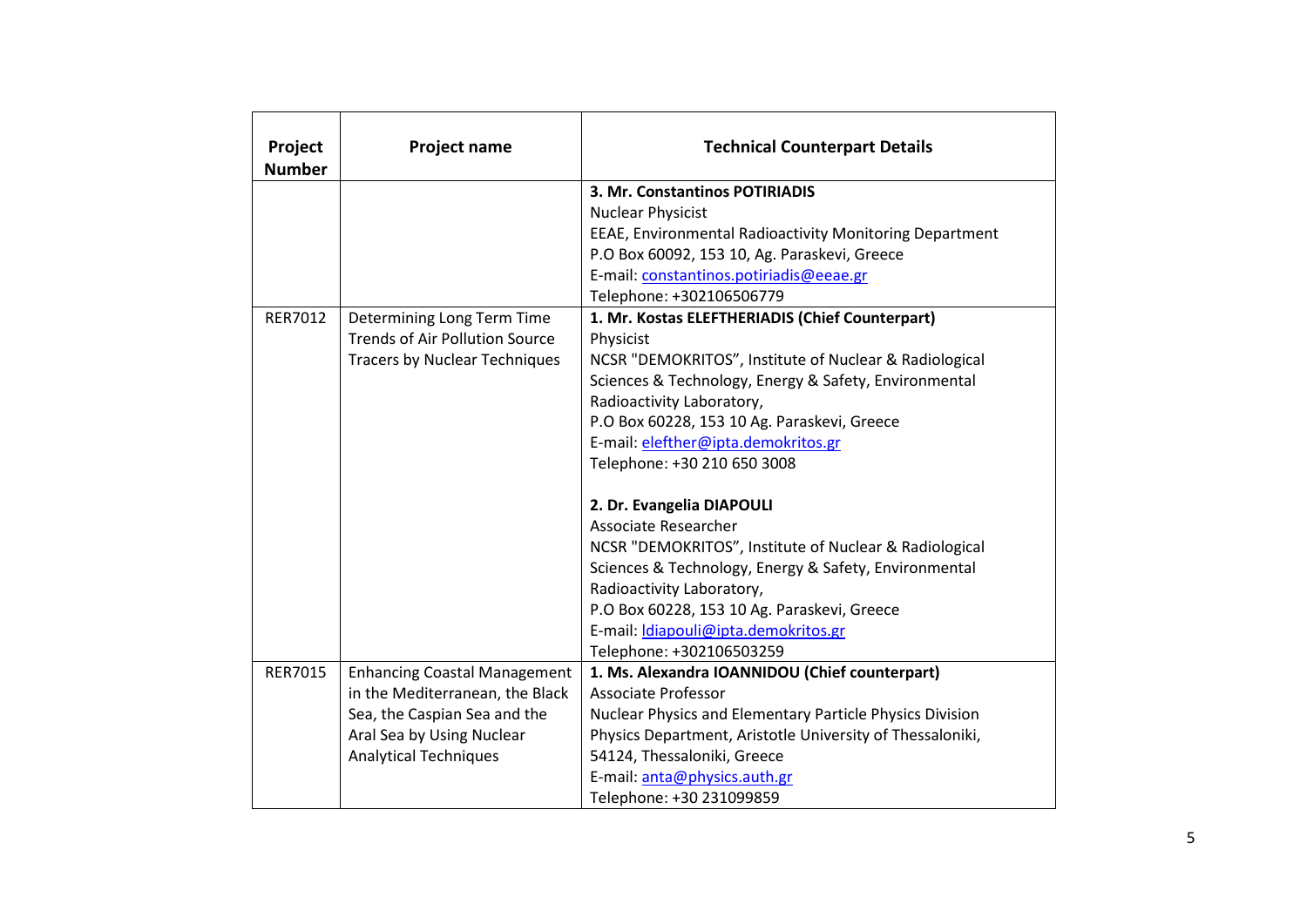| Project<br><b>Number</b> | Project name                                                                                                       | <b>Technical Counterpart Details</b>                                                                                                                                                                                                       |
|--------------------------|--------------------------------------------------------------------------------------------------------------------|--------------------------------------------------------------------------------------------------------------------------------------------------------------------------------------------------------------------------------------------|
|                          |                                                                                                                    | 2. Mr. Christos TSABARIS<br>Researcher<br>Institute of Oceanography, Hellenic Centre of Marine Research,<br>46.7 km Athens-Sounio Ave, 19013 Anavyssos,<br>Attiki, Greece                                                                  |
|                          |                                                                                                                    | Email: tsabaris@hcmr.gr<br>Telephone: +302291076410                                                                                                                                                                                        |
| <b>RER0046</b>           | <b>Enhancing National legal</b><br>Frameworks in European<br><b>Member States</b>                                  | <b>Ms Eleftheria CARINOU</b><br><b>Radiation Physicist</b><br>EEAE, Directorate of Licensing and Inspections,<br>P.O Box 60092, 153 10, Ag. Paraskevi, Greece<br>E-mail: eleftheria.carinou@eeae.gr<br>Telephone: +30 210 650 6718         |
| <b>RER9156</b>           | <b>Establishing Education and</b><br>Training Infrastructure in<br><b>Radiation Protection</b>                     | <b>Mr. Sotirios ECONOMIDES</b><br><b>Radiation Physicist</b><br>EEAE, Directorate of Research, Development and Education,<br>P.O Box 60092, Ag. Paraskevi, 15310, Greece<br>E-mail: sotiris.economides@eeae.gr<br>Telephone: +302106506708 |
| <b>RER9154</b>           | Enhancing the Implementation<br>of Integrated Programmes for<br>the Safe Management of<br><b>Radioactive Waste</b> | <b>Mr. Ioannis KAISSAS</b><br><b>Radiation Physicist</b><br>EEAE, Licensing and Inspections Department, P.O Box 60092,<br>Ag. Paraskevi, 15310, Greece<br>E-mail: joannis.kaissas@eeae.gr<br>Telephone: +30 2106506701                     |
| RER1021                  | Enhancing the Use of Radiation<br>Technologies in Industry and<br>Environment                                      | <b>Mr Nikos PETROPOULOS</b><br>Nuclear Engineer<br>National Technical University of Athens, School of Mechanical<br>Engineering,                                                                                                           |